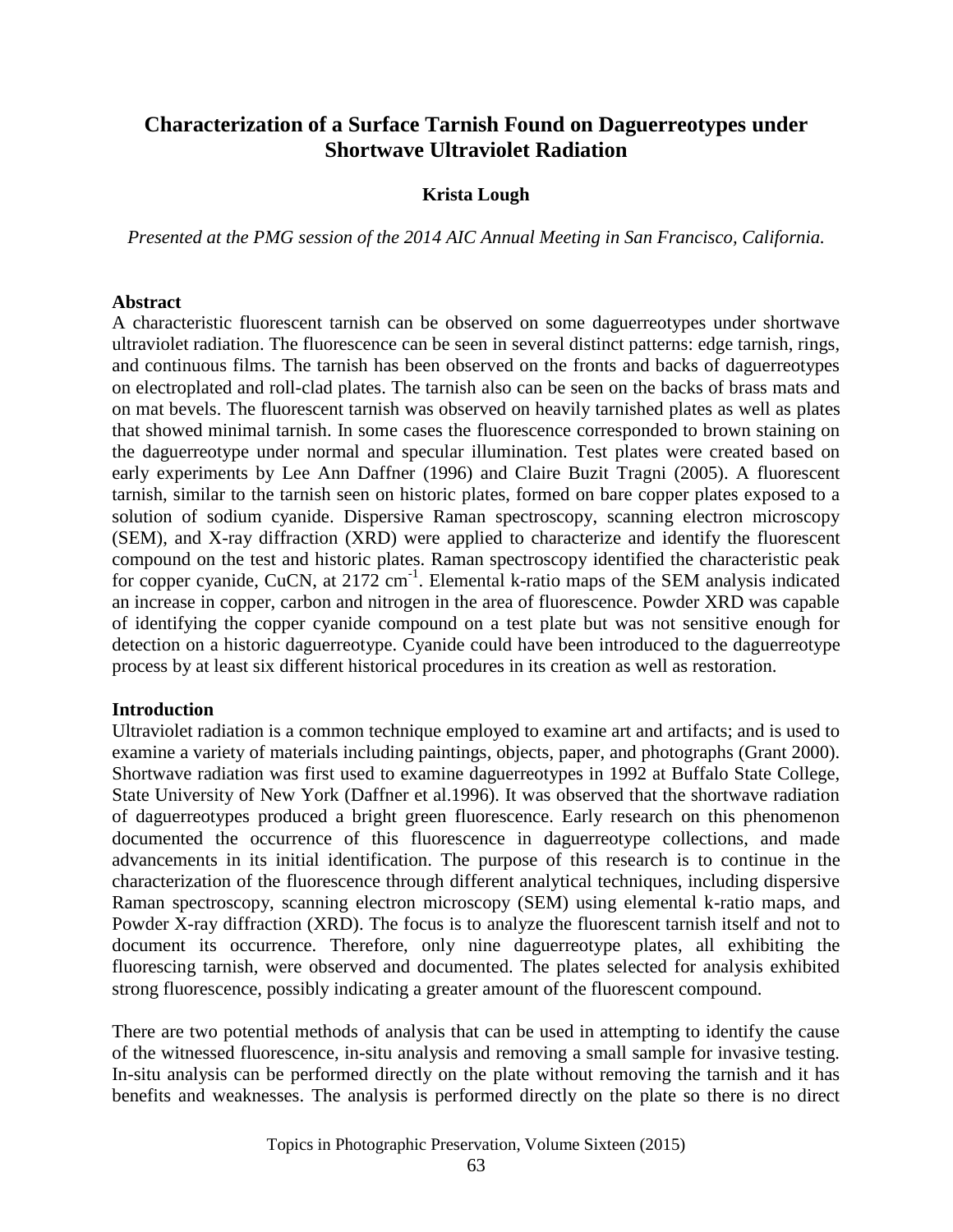sampling required but the plate itself and other forms of deterioration can affect, or interfere with the analysis and interpretation of the resulting data. In addition, some analytical techniques, like Raman spectroscopy, have the potential to thermally degrade the area of analysis causing damage, however minor. Alternately, a small amount of the fluorescent tarnish could be removed from the surface for analysis. Although this is suggested as a preferred method for specific identification, this research focuses on in-situ analysis to avoid removing the tarnish, limiting the damage to the plate itself, and suggest a non-invasive method of identification for other researchers.

## *Early Literature*

The use of shortwave radiation for the investigation of daguerreotypes was first discussed in 1996 by Daffner, Kushel, and Messinger. This article includes a description of a witnessed tarnish that occurs on some daguerreotypes, its analysis and preliminary identification. Their research included a study of the rate of occurrence of the fluorescent tarnish on a group of 110 daguerreotypes where it was observed that 50% of the plates exhibited the fluorescent tarnish. The bright fluorescence observed with shortwave radiation was first identified in 1992. They observed the fluorescence in primarily three forms, edge tarnish, rings, and continuous films. Under normal illumination it was not always possible to discern the exact location of the fluorescent areas. The fluorescence occasionally corresponded to a brownish color, visible under normal illumination.

The methods of analysis used in their research were; scanning electron microscopy (SEM), Fourier transform infrared analysis (FTIR), and solvent tests. The solvent spot tests showed that the fluorescence was eliminated by xylene, and N,N-dimethyl formamide. The fluorescence was not affected by water, ethanol, hydrochloric acid, and ethylemedianimetetraacetic acid (EDTA). Their SEM and FTIR analysis detected copper and cyanide ions suggesting that the fluorescent material may be a copper cyanide compound but they were not conclusive in this determination. Their paper outlines the various cyanide procedures used on daguerreotypes.

Tragni (2005) conducted an extensive research project on the use of ultraviolet induced visible fluorescence for the examination of photographs and a component of this study involved the continuation of the earlier research by Daffner, Kushel, and Messinger (1996). Tragni investigated an additional 180 daguerreotypes using shortwave radiation. It was noted that the fluorescent tarnish was observed on a large number of the daguerreotypes, however the percentage was not listed. New observations made during this research included the finding of fluorescent tarnish on the back of several daguerreotypes. The fluorescence on the back was observed on electroplated and roll-clad plate (Sheffield plate). Electroplated procedures often included the use of cyanide but the roll-cladding technique does not involve a cyanide compound (Barger and White 1991). Modern daguerreotypes produced by Grant Romer were also observed and fluorescence was visible on the back of all ten of the modern plates. This indicated that in some situations, the fluorescence could be seen soon after the creation of the daguerreotype. Fluorescence was also observed on two of the brass mats. Shortwave radiation was used to document the fluorescence before and after the treatment of a daguerreotype with ammonium hydroxide. After treatment the fluorescence disappeared completely. ATR-FTIR analysis of the back of a roll-clad daguerreotype, where a strong fluorescence existed, indicated the presence of cyanide. Two daguerreotypes that exhibited the fluorescence were treated with ammonium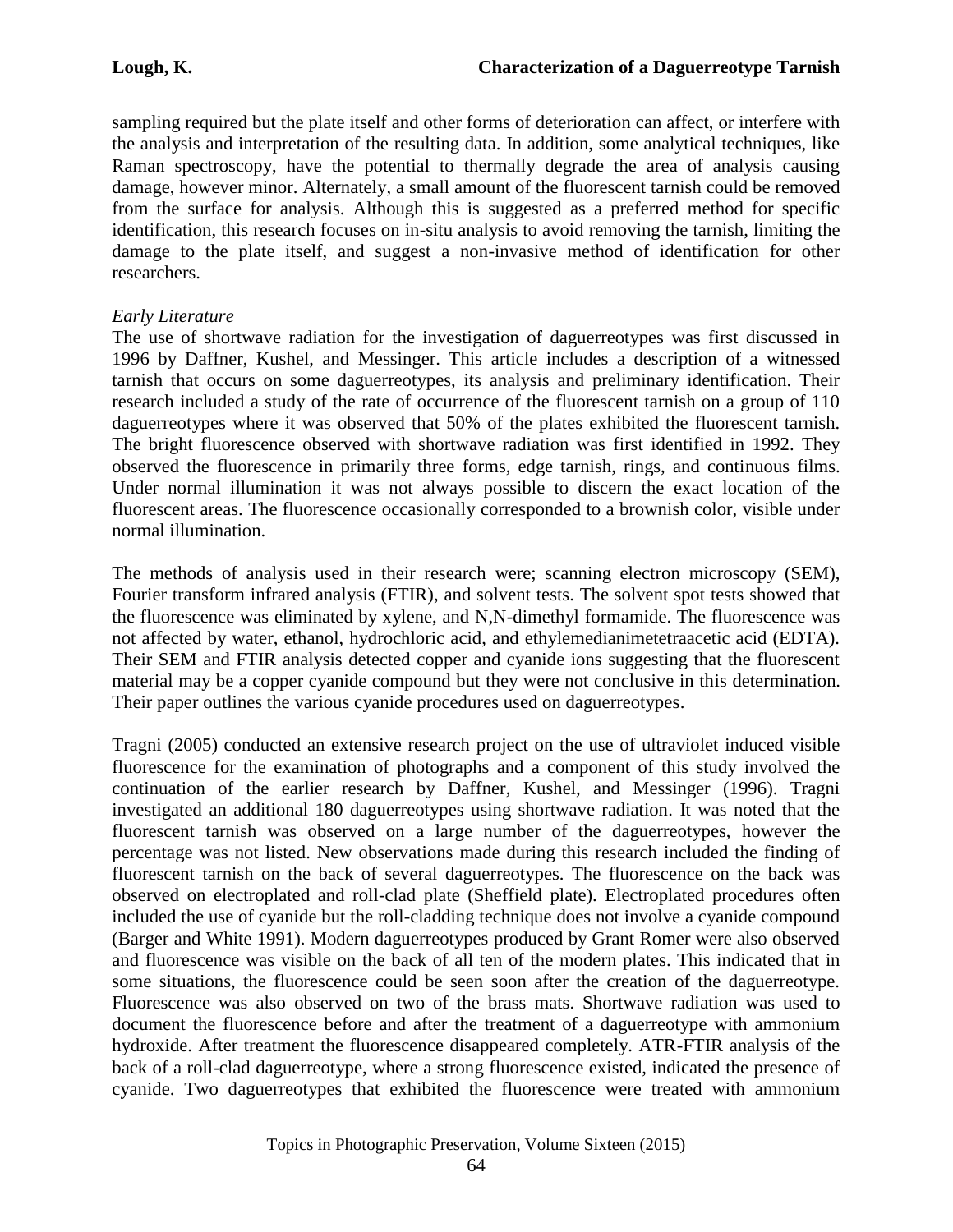hydroxide. After the treatment the fluorescence was no longer visible under UVC. The cleaning solution was examined under shortwave radiation and the fluorescence was not detected. Fluorometric readings were performed on the cleaning solution of one of the plates and an absorption peak in the shortwave spectrum was observed. This suggests that the fluorescent compound was removed from the plate and in the cleaning solution.

## *Daguerreotypes*

The discovery of the daguerreotype was announced at the meeting of the French Academy of Scienes in Paris in 1839. Daguerreotypes are a one-of-a-kind image on a highly polished, silverplated sheet of copper. The polished plate is exposed to iodine vapors to create a light-sensitive surface on the silver. After the plate is exposed to light in the camera it is developed over hot mercury. The image is fixed with sodium thiosulfate and then gilded with gold chloride. The polished silver surface of the daguerreotype is subject to tarnish. Daguerreotypes were usually placed in a protective packaging consisting the daguerreotype, paper or metal mat, glass, all bound together with paper tape. The sealed package was then placed in a small case. The history, conservation and preservation of daguerreotypes is extensively covered in other liturature, and is not the focus of this reasurch (Barger and White 1991).

The daguerreotypes selected for this research all exhibited fluorescence under shortwave radiation. The plates are a mixture of bare plate and incased daguerreotypes. The incased daguerreotypes selected for this research had either no tape present or tape with a broken seal. No sealed daguerreotype packages were opened for the purpose of this research.

## *Ultraviolet Radiation*

Ultraviolet induced visible fluorescence is a common non-destructive technique used in art conservation for the examination of objects. Ultraviolet radiation is not visible to the human eye. It falls at 10 to 400 nanometers, between visible light and X-rays, on the electromagnetic spectrum. Ultraviolet light can be broken down into four regions:

- UVA, also known as longwave ultraviolet radiation, near-ultraviolet, black light, or Wood's light (between 320 and 400 nm)
- UVB, also known as middlewave ultraviolet radiation (between 280 and 320 nm)
- UVC, also known as shortwave ultraviolet radiation, far-ultraviolet, or germicidal UV (between 180 and 280 nm)
- Vacuum UV (between 10 and 180 nm)

UVA and UVC are the most useful for the examination of museum objects. Ultraviolet induced visible fluorescence refers to the emission of visible light from a substance being exposed to ultraviolet radiation. In the fluorescence process a material temporarily absorbs energy, which is then reemitted as lower-energy radiation in the visible light region (Grant 2000). The color and intensity of the fluorescence is a response to several factors including: the nature and amount of the material, the extent of degradation, and the excitation source (wave-length intensity). Therefore, a material may show no fluorescence under one region of the ultraviolet spectrum and show a strong fluorescence under a different region.

Shortwave radiation has been shown to be a useful tool in the examination of daguerreotypes. The emission peak of the ionized mercury for UVC is in 254 nm and is the strongest of the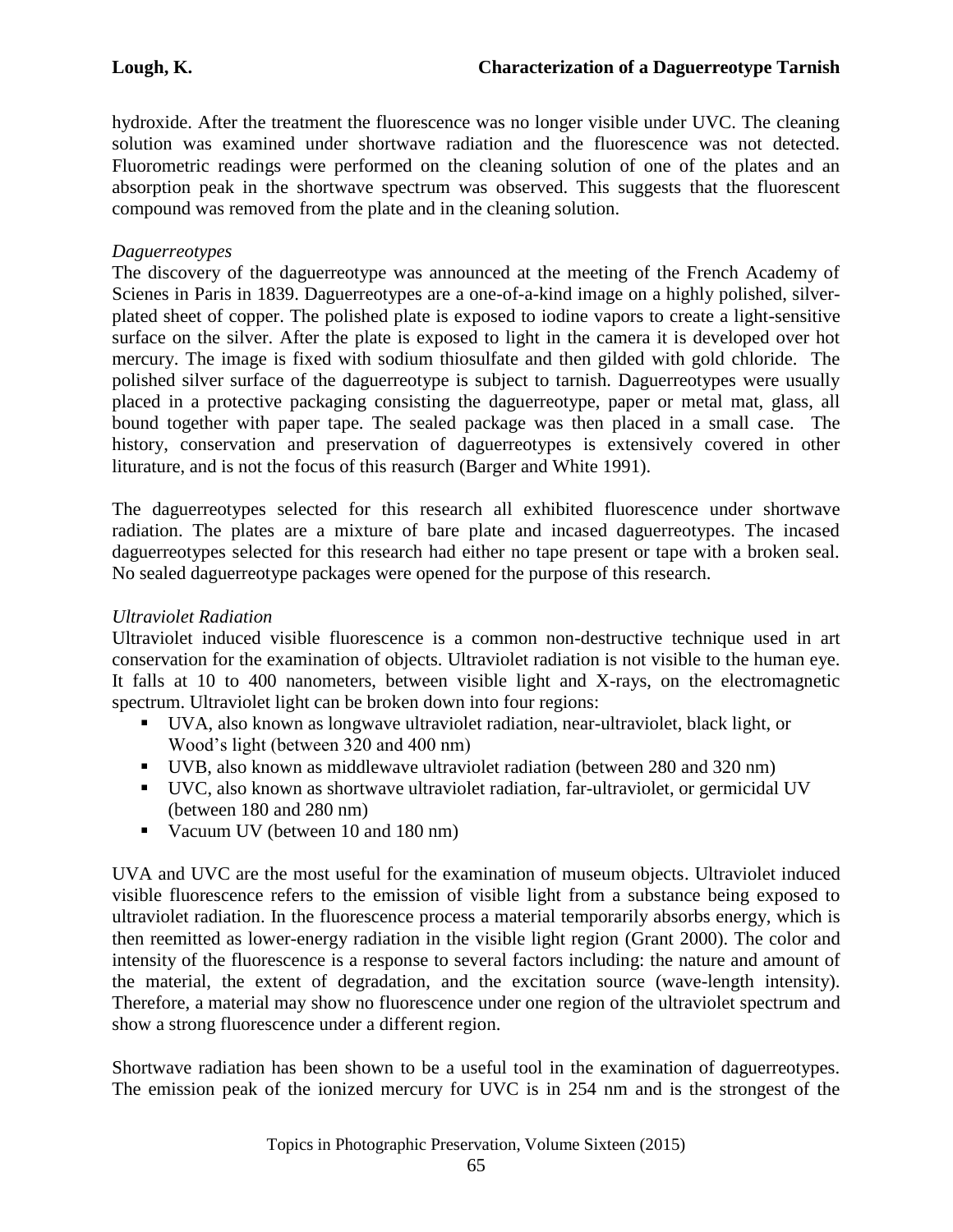ultraviolet emission peaks. Shortwave ultraviolet is not transmitted by glass. Therefore all of the daguerreotypes examined have to be removed from their package for analysis. Overtime, long exposure to ultraviolet radiation can potentially change the fluorescent behavior of an object. The amount of exposure of ultraviolet radiation should be limited to the object.

## **Methods**

Daguerreotypes are inherently fragile and conducting in-situ analysis on their surface should be completed only after safe methods are determined. A series of mock-ups were created in order to gain a greater understanding of the fluorescent tarnish and to develop secure procedures for the in-situ analysis of the daguerreotypes.

## *Mock-ups*

The procedure for the construction of the mock-ups was referenced from Tragni's paper (2005). Her experiment was a reproduction of the experiment performed by Daffner, Kushel, and Messinger (1996).

## *Experiment with potassium cyanide, KCN*

Four plates were dipped in a solution of 0.2 molar potassium cyanide in distilled water to try and reproduce the fluorescence found on the daguerreotypes (Figure 1). The plates used for the construction of the mock-ups were as follows: two silver electroplated copper sheets, one electroplated copper sheet with the back of the plate blocked out to expose the copper, and one bare copper sheet. The samples were dipped into the solution for 30 sec. and then rinsed with distilled water and left to air dry. None of the plates showed significant alteration in visible light. Under shortwave ultraviolet radiation no fluorescence was observed on any of the plates.

## *Experiment with sodium cyanide, NaCN*

Thirteen plates were dipped in a solution of 0.2 molar sodium cyanide in distilled water to try and reproduce the fluorescence found on the daguerreotypes (Figure 1). The plates used for the construction of the mock-ups were as follows: two silver electroplated copper sheets, one electroplated copper sheet with the back of the plate blocked out to expose the copper, two sanded and filed electroplated copper sheets, four bare copper sheets, and four sanded copper sheets. The copper plates were sanded with 200-grit sandpaper to create a larger surface area. The samples were dipped into the solution for 30 sec. and then all but one of the plates were rinsed with distilled water and left to air dry.

All of the plates dipped in sodium cyanide exhibited a distinct line seen in visible light. The surface became more reflective where the plate was exposed to sodium cyanide and as the solution dried significant staining was viewed on the surface. Under shortwave ultraviolet radiation a green fluorescence was observed in the areas of solution staining.

In order to create more fluorescent material a bare copper plate was dipped in the sodium cyanide solution and was not rinsed. This however, did not create more fluorescent material but a material that exhibited a different kind of fluorescence, a blue fluorescence. This blue fluorescence is most likely a result of excess sodium cyanide. Sodium cyanide crystals were observed under UVC and exhibited a strong blue fluorescence.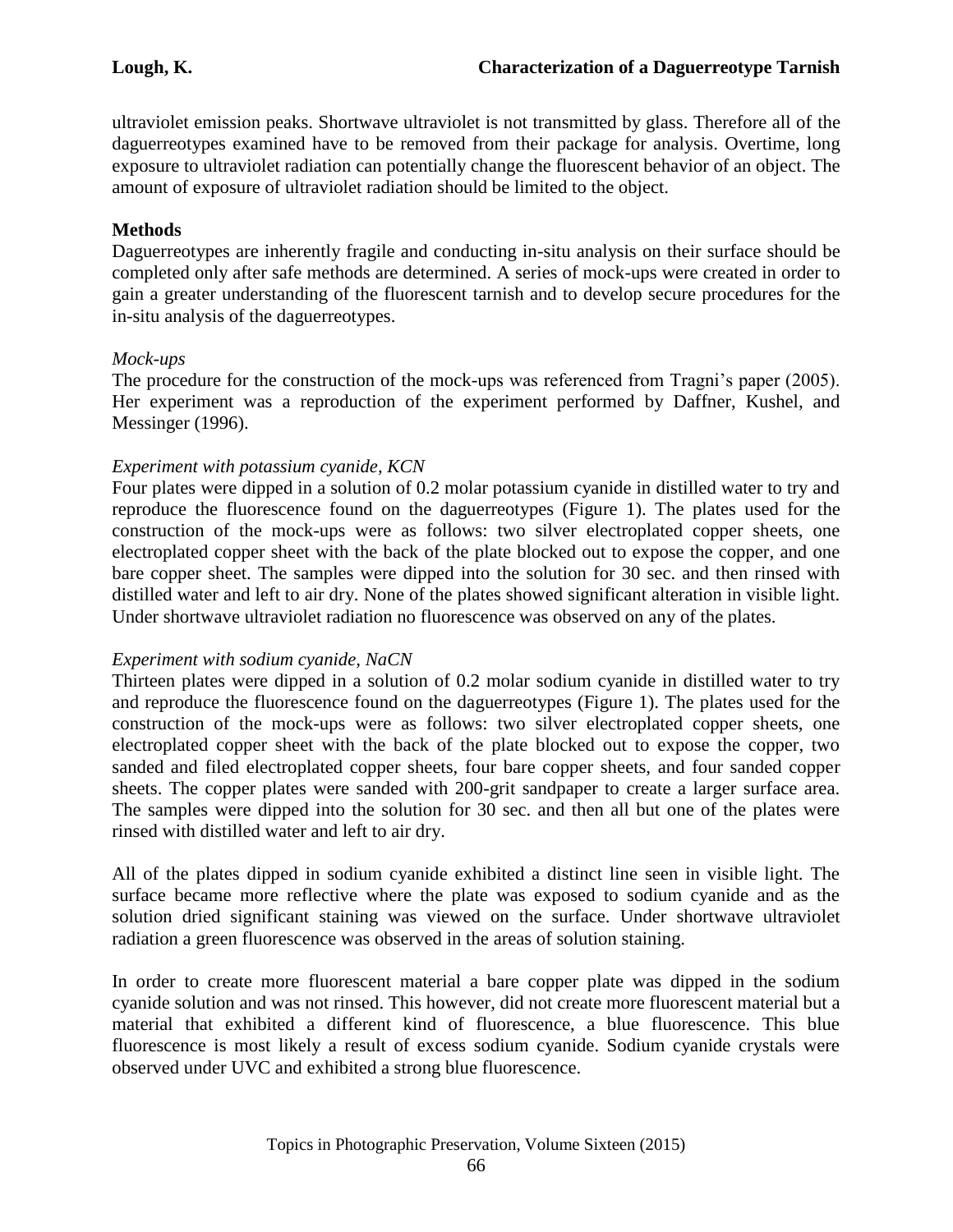The four sanded copper sheets were created to try and maximize the surface area to obtain as much green fluorescence as possible. One of the samples was not rinsed and it exhibited a bright green fluorescence under UVC. The other samples showed little to no fluorescence. These plates were all dipped back into the solutions for 30 sec. and then only one was rinsed with distilled water.

A large un-sanded copper sheet was dipped in sodium cyanide and then left un-rinsed for a few minutes. The plate was observed under UVC and exhibited a bright blue fluorescence. Then the plate was rinsed after the solution dried for several minutes and observed again under UVC. After the plate was rinsed it exhibited a yellow-green fluorescence.



- Bare copper sheet, KCN, rinsed **10** Filed silver sheet, NaCN, rinsed
- 
- 
- Plated copper with stopped-out back, KCN, rinsed **13** Bare copper sheet, NaCN, not rinsed
- 
- 
- 
- Plated copper with stopped-out back, NaCN, rinsed
- Bare copper sheet, NaCN, rinsed



- 
- Silver sheet, KCN, rinsed **11** Filed silver sheet, NaCN, rinsed
- Silver sheet, KCN, rinsed **12** Sanded bare copper sheet, NaCN, rinsed
	-
- Bare copper sheet, NaCN, rinsed **14** Bare copper sheet, NaCN, rinsed after 20 Min.
- Silver sheet, NaCN, rinsed **15** Sanded bare copper sheet, NaCN, not rinsed
- Silver sheet, NaCN, rinsed **16** Sanded bare copper sheet, NaCN, not rinsed
	- Sanded bare copper sheet, NaCN, not rinsed

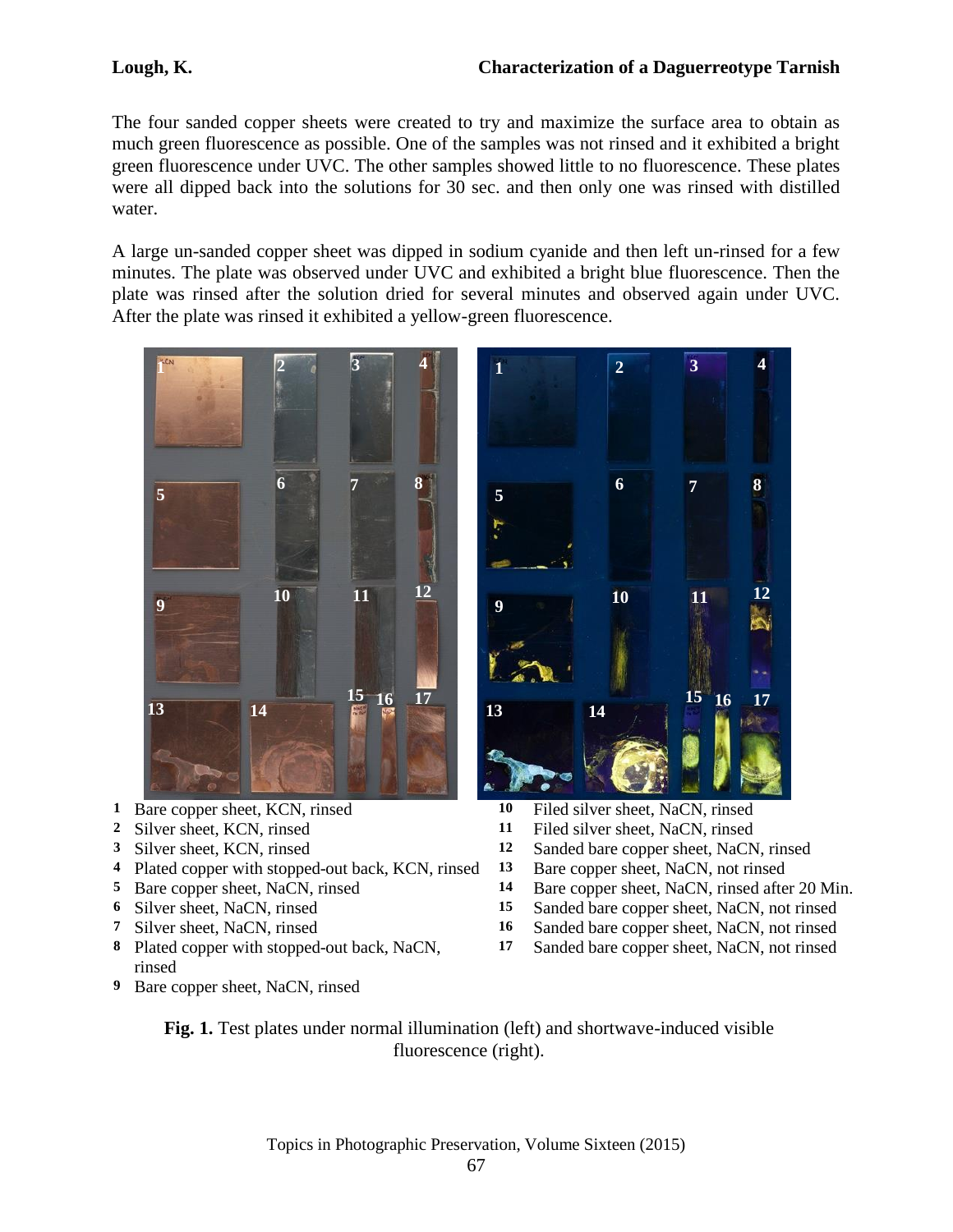#### *Documentation and Shortwave Ultraviolet Radiation*

Prior to instrumental analysis, nine daguerreotypes were documented with normal and specular illumination, and shortwave ultraviolet radiation.

The normal and specular illuminated photographs were taken with a UV-VIS-IR Modified Nikon D700 camera with a Nikon 105 mm lens with a PECA 918 filter. The light source was one GTI graphic light box, with 2 fluorescent bulbs (F20T12, 20W), D5000. For normal illumination white foam core was used to fill the light onto the other side of the plate. For specular illumination a sheet of glass at a 45-degree angle was used to create a specular light and block the cameras reflection from appearing on the reflective surface. The settings on the camera were as follows: ISO 200, with white-balance taken with the gray card, Aperture Priority, with an aperture set to F8 or F11.

The UVC-induced visible fluorescence photographs were taken with a UV-VIS-IR Modified Nikon D700 camera with a Nikon 105 lens with PECA 918 and a Kodak 2E filters. Visible fluorescence was induced with one UV Systems SuperBright II UVC lamp peak/254 nm. The UVC lamp was held at different distances for each plate depending on the size. The closest distance the UVC lamp was held to the daguerreotype was 12 ¾". The settings on the camera for the UVC-induced visible fluorescence images were as follows: ISO 200, the white balance set to "Shade," Aperture Priority, with an aperture set to F8 or F11. The temperature and tint settings were adjusted individually to match the appearance of the visible fluorescence observed in each daguerreotype.

#### *Dispersive Raman Spectroscopy*

Dispersive Raman spectroscopy was used to examine: a green fluorescent area on a test plate, and the green fluorescent areas on the front and back of two daguerreotypes. The spectra were collected with a Bruker Senterra Raman Spectrometer. Spectral resolution was 3-5 cm<sup>-1</sup> across the spectral range analyzed. Spectral spikes due to cosmic rays were removed and baselines adjusted as necessary using Opus 6.5 software.

The spectra of the green fluorescent areas on the test plate and the daguerreotypes were collected using a 633 nm excitation laser operating at a power of 0.83 mW at the sample. A 100x ultralong working distance objective was used to focus the excitation beam to an analysis spot of approximately 1 µm directly on the surface of the objects under study. The resulting Raman spectra are the average of 5 scans at 2 sec integrations each.

#### *Scanning Electron Microscopy (SEM)*

Scanning electron microscopy (SEM) with a silicon drift detector (SDD) energy-dispersive (EDS) X-ray spectrometer was used to examine a green fluorescent area on a daguerreotype. The analysis was performed with a mapping SEM/SDD-EDS instrument, TESCAN tFEG with four 30 mm<sup>2</sup> SDD-EDS detectors. Elemental k-ratio maps were collected at beam energy of 5 kV to maximize sensitivity to nitrogen and other light elements. The background and peak-interference corrected k-ratio maps are presented in the logarithmic three-ban color encoding which enables sensible inter-comparison of the images. The data cubes were compiled with the image analysis program Lispix (Bright 2012).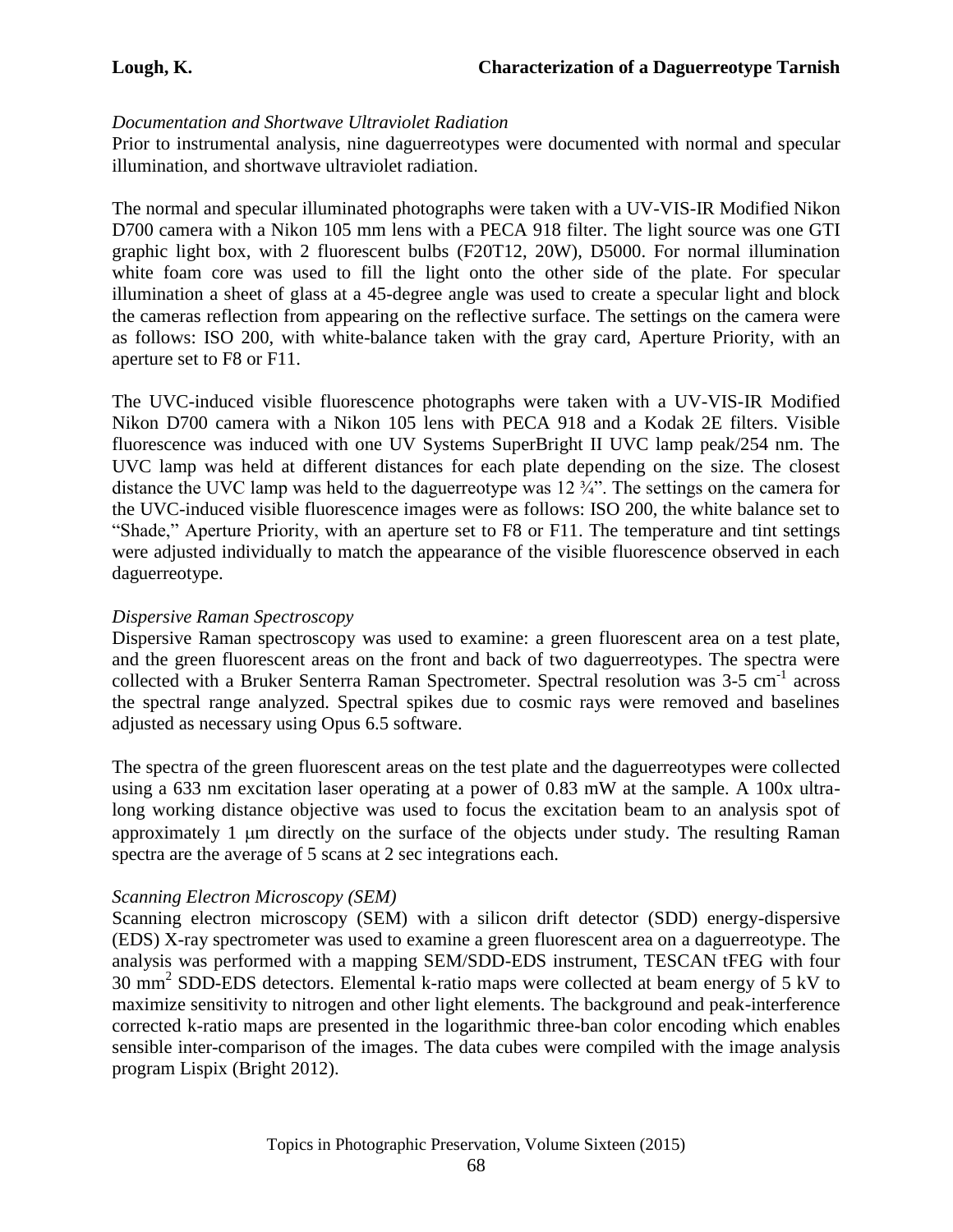# *X-Ray Diffraction (XRD)*

X-ray diffraction (XRD) was collected using a Rigaku Ultima X-ray Diffractometer to analyze the green fluorescence on a test plate and on a daguerreotype. The plates were placed directly in the diffractometer, so no sample was taken. The measurement conditions for the test plate were 40 kV at 44 mA with a .5 deg/min scan speed, a sampling step at 0.03 deg, and a measurement axis of  $2f\frac{E}{fE}$ . The scan range for the test plate was 20-39.41 deg. The scan range for the daguerreotype was 20-40.01 deg.

# **Results and Observations**

## *Tarnish Visible in Normal Illumination and Shortwave Ultraviolet Radiation*

The fluorescent tarnish described in the early literature by Daffner, Kushel, and Messinger (1996) was clearly observed and documented. The tarnish was observed to occur primarily in three forms; edge tarnish, rings, and continuous films. The research performed by Tragni (2005) documented the fluorescent tarnish in the three forms described previously, the back of electroplated and roll-clad plates, and on the brass mat. The nine daguerreotypes observed and documented in this experiment exhibited all of the forms of fluorescence described in early research, and additionally tarnish on the bevel of the brass mat was identified.

Several of the plates exhibited a combination of the forms of tarnish. A plate with a strong concentration of fluorescence along the edges could also have several fluorescent rings in the center (fig. 2). A plate with several rings could also have areas of fluorescence in continuous film (fig. 3). On a couple of the plates a clear connection between the fluorescence and brown spots or stains could be seen (figs. 2, 4). The connection between the brown stains and the fluorescence could be more easily determined on plates with less visible tarnish. The fluorescence was also observed on the back of electroplated and roll-clad daguerreotypes (figs. 5, 6). Fluorescence was observed on the back of five brass mats. The tarnish on the back of the mats was primarily a continuous film (fig. 7). The fluorescence was also seen on the bevel of three of the brass mats (fig. 8).





Fig. 2. Daguerreotype under normal illumination *(top)* and under shortwave ultraviolet radiation *(bottom).* The plate exhibits tarnish along the edge and in rings. The rings and some of the edge tarnish correspond to brown stains on the plate.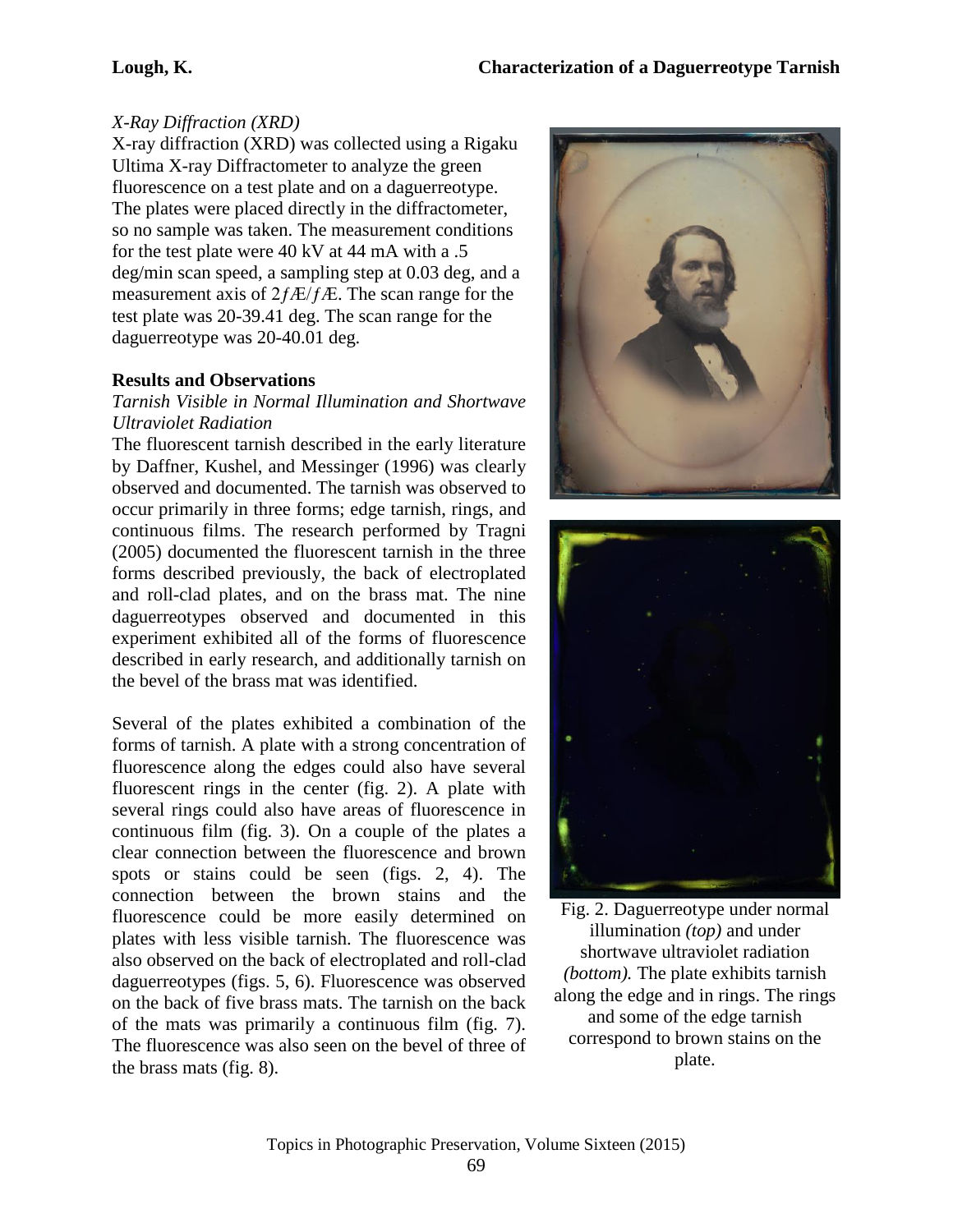

Fig. 3. Daguerreotype under normal illumination *(left)* and shortwave ultraviolet radiation *(right).* The fluorescent tarnish is visible in a continuous film and in rings.



Fig. 4. Daguerreotype under normal illumination *(left)* and shortwave ultraviolet radiation *(right).* The fluorescent tarnish is visible in a continuous film with some spots. The areas of fluorescent tarnish correspond to brown stains.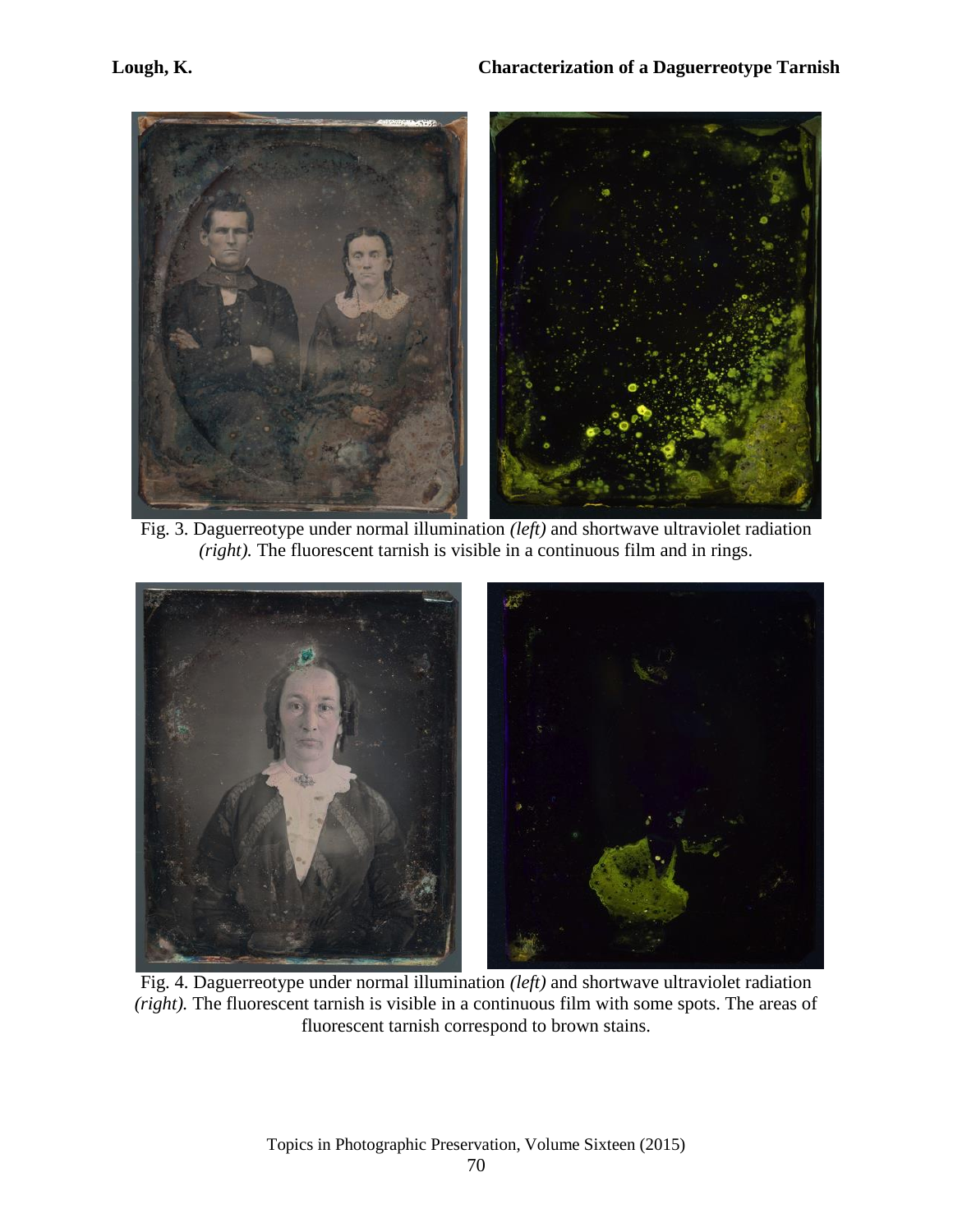

Fig. 5. The back of an electroplated daguerreotype under normal illumination *(left)* and shortwave ultraviolet radiation *(right).* The fluorescent tarnish is a thin film over the entire back of the plate. Areas with heavy green and purple corrosion, see under normal illumination, do not show fluorescence.



Fig. 6. The back of a roll-clad daguerreotype under normal illumination *(left)* and under shortwave ultraviolet radiation *(right).* Fluorescence is present with less intensity and slightly different tone. Areas of bare copper seem to show the strongest fluorescence.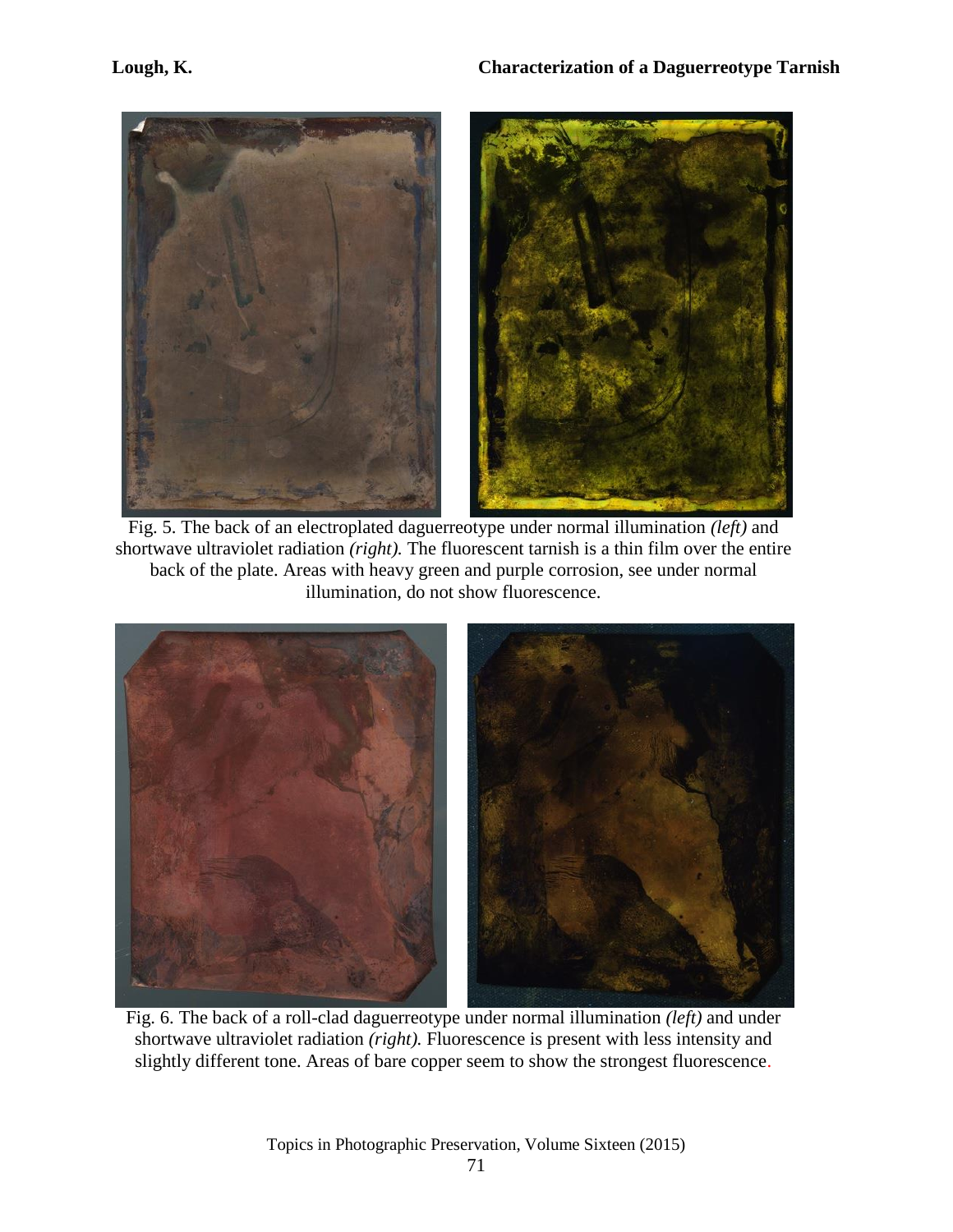

Fig. 7. The back of a brass mat in normal illumination *(left)* and shortwave ultraviolet radiation *(right).* A strong thin film of fluorescence is present. Fluorescence is concentrated in areas with grey tarnish visible in normal illumination.



Fig. 8. Brass mat under normal illumination *(left)* and shortwave ultraviolet radiation *(right).* Fluoresce is observed on the bevel of the mat.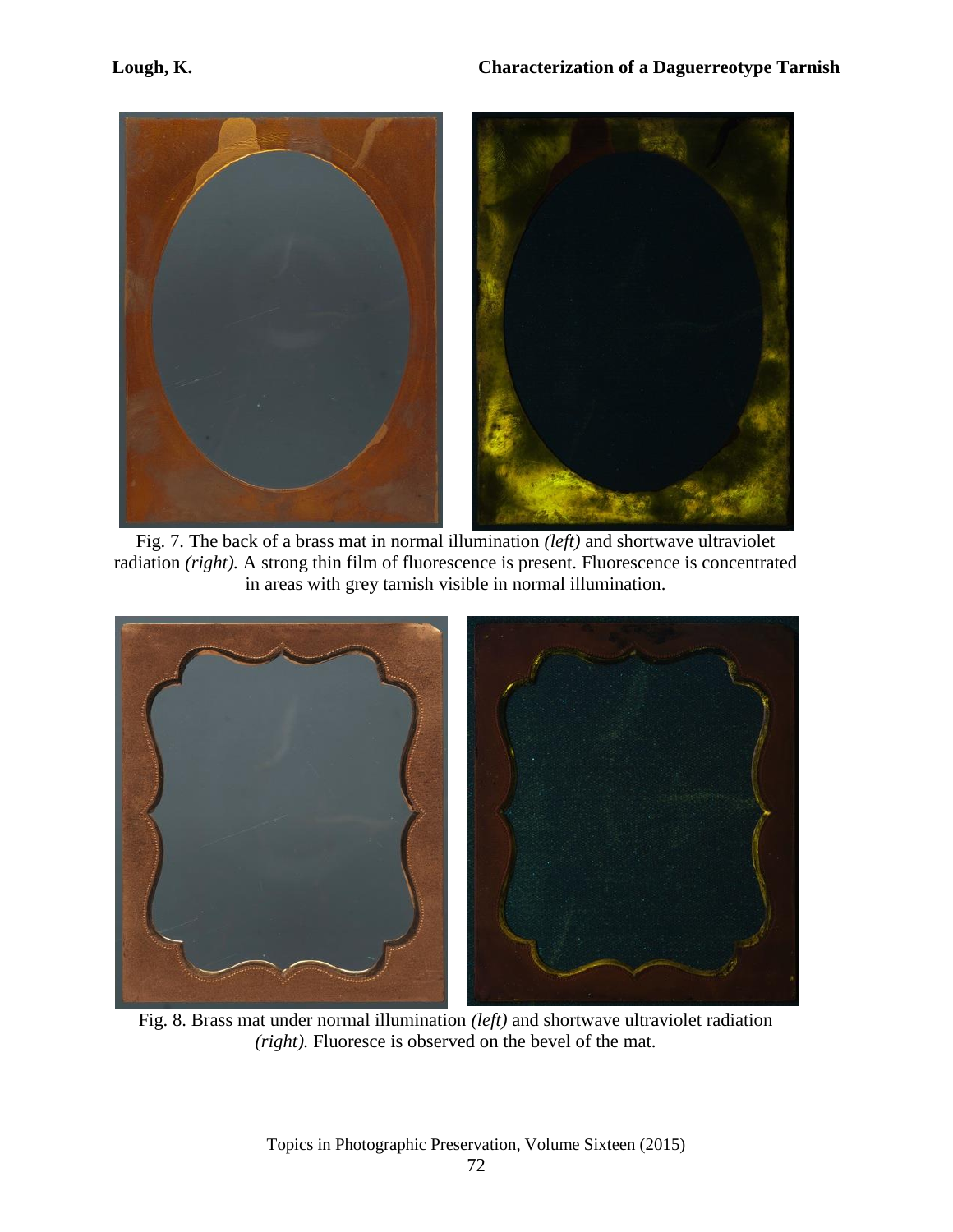# *Dispersive Raman Spectroscopy*

The Raman spectrum for the green fluorescence on one of the test plates is presented in Figure 9a. The peak at 2172.40 cm<sup>-1</sup> is close to the literature value for copper cyanide, which for solid CuCN occurs at a wavelength of  $2174 \text{ cm}^{-1}$  (Lukey et al. 1999). The significant intensity of the peak to background could be a result of the metallic surface of the daguerreotype creating a surface-enhanced Raman scattering effect (Centeno et al. 2008).

Surface-enhanced Raman scattering (SERS) has been a useful technique for examining dyes and organic pigments (*ibid)*. SERS involves removing a small sample and placing the sample in contact with the appropriate SERS substrate, such as citrate or hydroxylamine-reduced Ag colloids, a Tollens mirror, or Ag nanoisland films (*ibid*). The significant increase of peak to background is enhanced on the daguerreotypes due to the mirror like surface of the plate. The fine silver surface is inherently a SERS substrate. In a study of the use of Raman on daguerreotypes the natural SERS surface allowed the detection of some deterioration products that were below the detection limit of scanning electron microscopy-energy dispersive X-ray spectrometry (SEM-EDS) (*ibid*). There are some potential problems, which may limit the SERS effect on daguerreotypes. This includes the level of deterioration or tarnish on the surface, which can reduce the enhancement provided by the silver substrate.



Fig. 9. Raman spectra (a) test plate, (b) front of plate, (c) back of plate, (d) front of plate, and (e) back of plate.

Fig. 10. Stacked spectra of fig. 9.

A fluorescent area on the front and back of a daguerreotype was tested. The front of the plate showed a peak from CuCN at  $2174.50 \text{ cm}^{-1}$  (Figure 9b). The back of the plate had a peak for CuCN at  $2175.00 \text{ cm}^{-1}$  (Figure 9c). The Raman spectra of the fluorescence on the front and back of a significantly tarnished daguerreotype were also collected. The front of the plate showed a peak for CuCN at 2175.203 cm<sup>-1</sup> (Figure 9d). The back of the plate showed a peak for CuCN at  $2172.00 \text{ cm}^{-1}$  (Figure 9e). When the peaks are overlapped (Figure 10) it is apparent that Raman is detecting the same compound on the test plate and the daguerreotypes.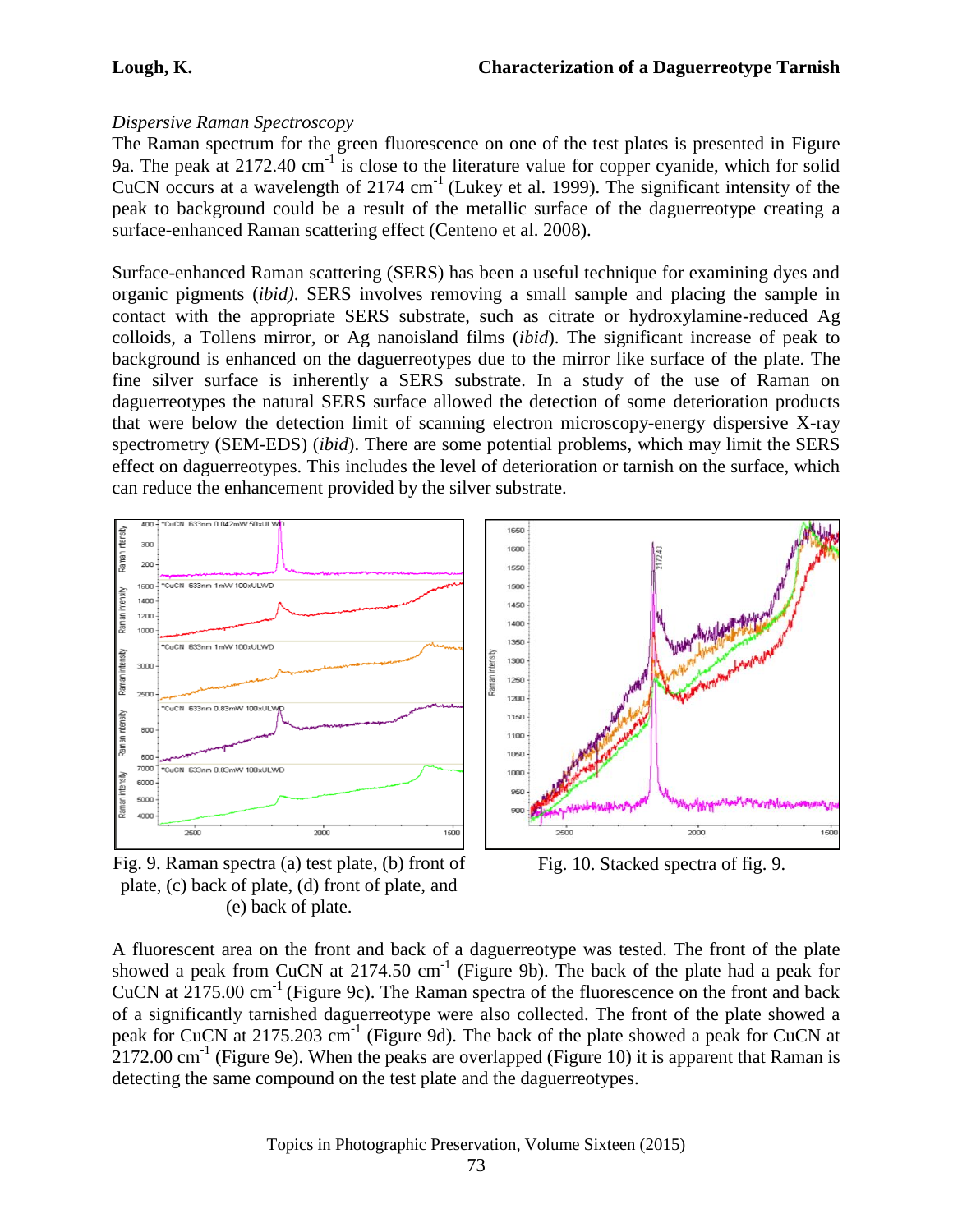## *Scanning Electron Microscopy (SEM)*

Scanning electron microscopy-energy dispersive X-ray spectrometry (SEM-EDS) was used to analyze several fluorescent spheres that appeared as brown stains under normal illumination (Figure 11). Elemental analysis is encoded in a logarithmic multiband color scale with three distinct color bands: trace (blue), minor (green), and major (red) (Figure 12). The color bands run from pure color at the low end of the scale to pastel color to the high end of the scale (Newbury and Bright 1999). A k-ratio map shows an increase in copper, carbon, and nitrogen, in the location of the fluorescence, which are the elemental components of copper cyanide. The kratio maps also showed a decrease of silver and gold indicating degradation of the image material. In the same region, the map also shows an increase of oxygen and sodium. The sodium increase is seen as a ring around the tarnish and is likely related to a previous sodium cyanide treatment.



Fig. 11. Location of the SEM analysis



Fig. 12. Elemental k-ratio map collected at beam energy of 5 keV. The background and peakinterference corrected k-ratio maps are presented in a logarithmic three-ban color encoding scale.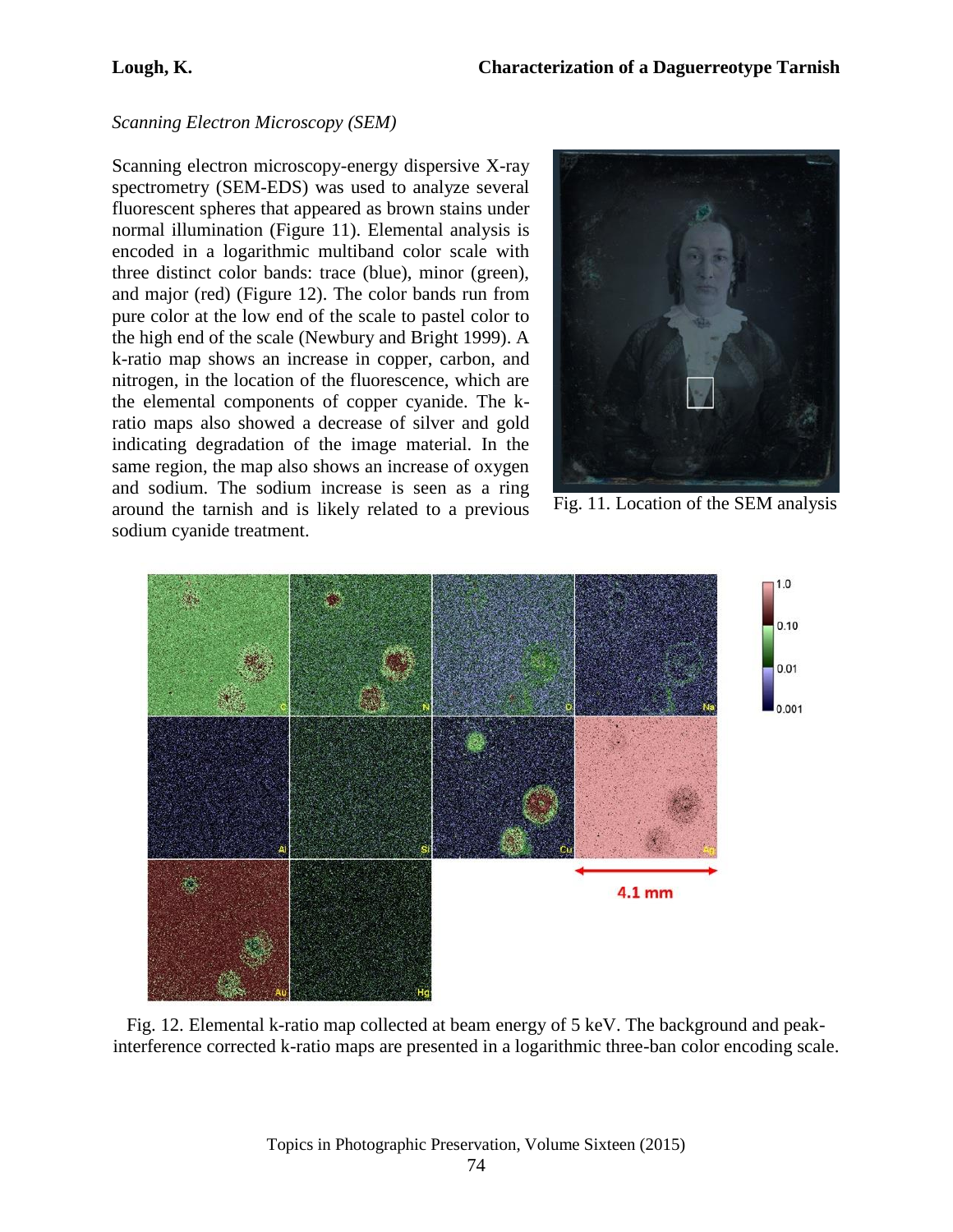# *X-Ray Diffraction (XRD)*

The X-ray diffraction analysis for the test plate is presented in Figure 13. The spectrum indicated one peak at 2-theta (deg) 29.6291. This peak corresponded to the most intense peak of copper (I) cyanide, seen in the ICSC pattern. The most intense peak for copper (I) cyanide has a 2-theta at 29.90. Copper (I) cyanide has a trigonal crystal system with cell parameters of: Alpha=90.000, Beta=90.000, and Gamma 120.000 (Reckeweg et al. 2012).

The X-ray diffraction analysis for the daguerreotype is presented in Figure 14. The spectrum detected two peaks: one with 2-theta 32.669, the second peak has a 2-theta of 38.524. The first peak with a 2-theta of 32.669 corresponds to a peak of silver sulfide (Grocholl 2003), which is the most common tarnish found on daguerreotypes. The second peak with a 2-theta at 38.524 corresponds to a peak of silver (*ibid*), which is related to the substrate. The daguerreotype was analyzed in the area with the strongest fluorescence, the same area as the Raman spectrum in Figure 9b. The amount of fluorescence on the plate is probably below the detection limit of the powder XRD.



Fig. 13. X-ray diffraction of the green fluorescence on a test plate. The peak present is an indication of the presence of copper (I) cyanide.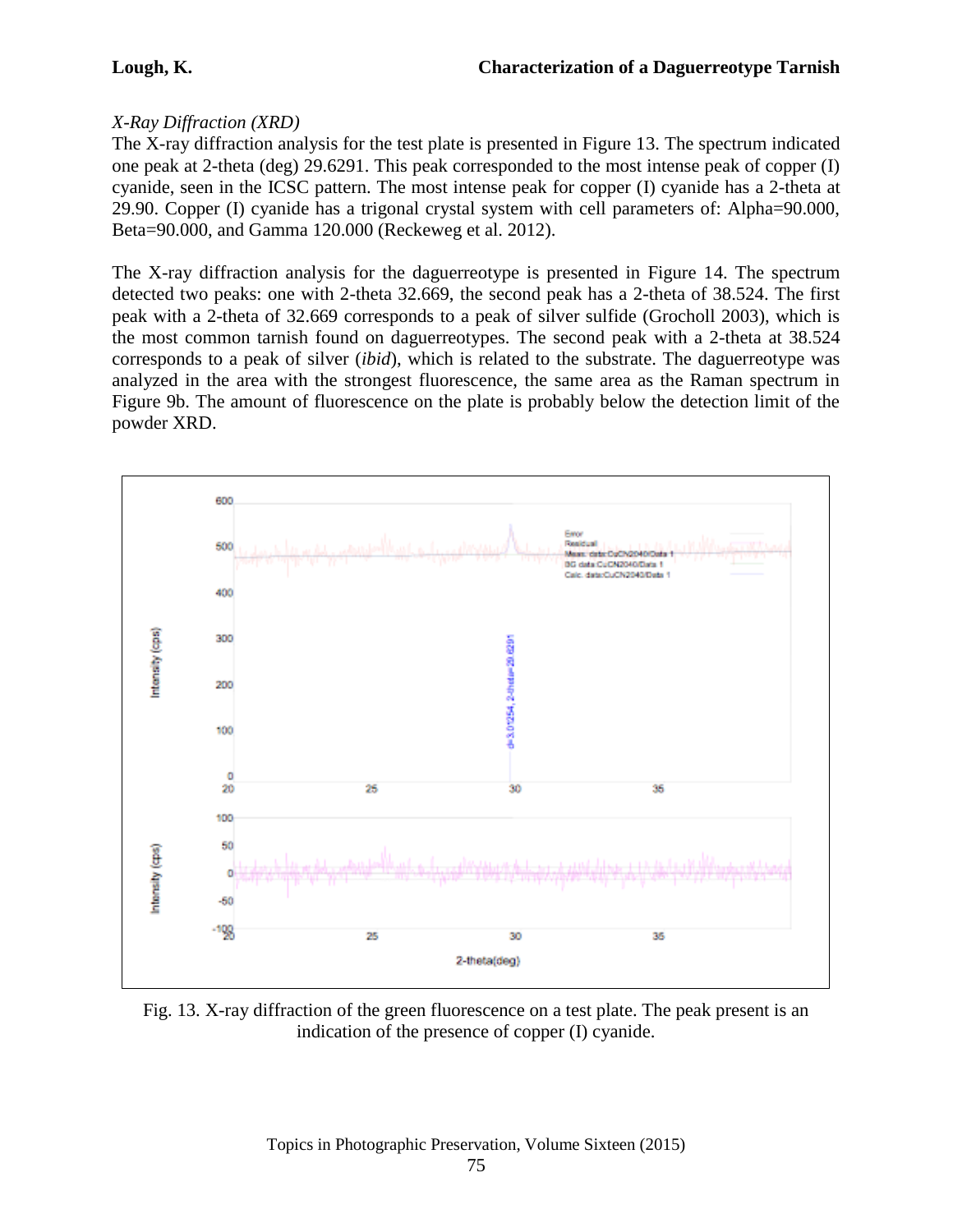

Fig. 14. X-ray diffraction of the green fluorescence on a daguerreotype. The peaks present are an indication of the presence of silver sulfide and silver.

## **Discussion**

The fluorescent tarnish on daguerreotypes seen under shortwave radiation can exist in several forms including: edge tarnish, rings, and continuous films. The tarnish has been observed on the front and back of the daguerreotype and on electroplated and roll-clad plates. The tarnish can also be seen on the back of the brass mat and on the mats bevel. The fluorescent tarnish was observed on heavily tarnished plates as well as plates that showed minimal tarnish. The fluorescence was observed in some cases, but not all, to correspond to brown staining on the daguerreotype under normal and specular illumination. Comparisons of the analytical testing including: dispersive Raman spectroscopy, scanning electron microscopy, and X-ray diffraction, all confirm that the fluorescent compound is composed of copper cyanide.

One concern is that the fluorescence relates to copper cyanide and not silver cyanide. This may indicate some level of deterioration to the silver surface in the location of the fluorescence. On a couple of the daguerreotypes the fluorescence appeared in areas that did not show noticeable deterioration to the silver under specular illumination. An alternative explanation is that the copper cyanide was formed and deposited on the surface of the daguerreotype. These deposits may be what relate to the brown staining on the silver surface.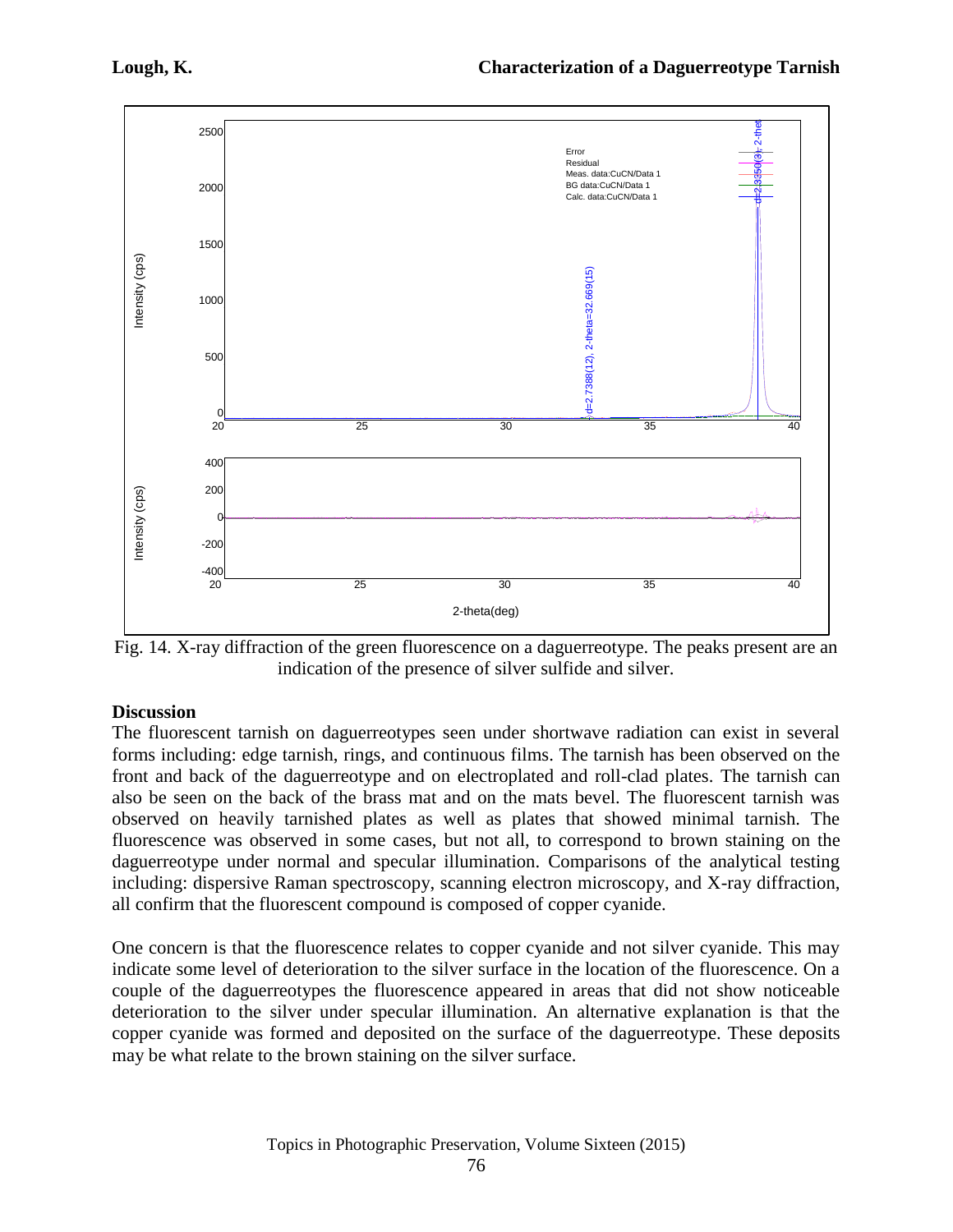## *Cyanide in the Daguerreotype Process*

Historical literature discusses the use of cyanide in several aspects of the daguerreotype process. As mentioned by Daffner, Kushel, and Messinger (1996) there are six procedures discussed in early literature in which cyanide can be introduced to the daguerreotype. The procedures include: electroplating, gilding or gold toning, brightening, fixing, "engraving by Galvanism", and cleaning. Of the six procedures, electroplating and cleaning were the most prevalent cyanide procedures used in the daguerreotype process. It is important to note that photographers experimented greatly with the photographic process and it is possible that cyanide could have been introduced into the daguerreotype process through other procedures.

## *Copper Cyanide and its Toxicity*

Copper (I) cyanide, cuprous cyanide, is a white powder and does not absorb light in the visible region. It has only two distinct absorbance peaks at 237 nm and 208 nm (Reddy et al. 2010), in the shortwave ultraviolet fluorescent region. Copper (I) cyanide is the most stable oxidation state for copper in the cyano compound. Copper (I) cyanide is diamagnetic and melts at 473ºC (Sharpe 1976). CuCN is insoluble in all common organic solvents and is soluble in aqueous ammonia.

Copper cyanide is very toxic and with chronic exposure it can cause damage to the blood, kidneys, lungs, nervous system, liver, and mucous membranes. Copper cyanide is extremely dangerous when ingested or inhaled and can be a very hazardous irritant when in contact with skin (Sciencelab.com, Inc. 2012).

#### **Future Work**

Research into the fluorescent tarnish observed on daguerreotypes under shortwave radiation is ongoing and new insights can be made onto this phenomenon with additional analysis. At this time the fluorescence on the brass mat has not been analyzed, so currently it is unclear if the fluorescent compound is the same on the brass mat and on the daguerreotype. It is not apparent if the copper cyanide will continue to affect the condition of the daguerreotype. It may be possible that after its initial formation the fluorescence does not alter with time. It is currently unknown if it is necessary to remove the copper cyanide from the surface of the daguerreotype or if its removal would create additional problems. The fluorescent compound was only examined and identified on three plates and with out further testing it is uncertain if the fluorescence under shortwave radiation always indicates the presence of copper cyanide or if a different compound also forms a strong fluorescence under UVC. Additional micro X-ray diffraction analysis may help to detect the copper cyanide compound on an actual daguerreotype.

#### **Conclusions**

Shortwave radiation is a useful tool for the examination of daguerreotypes and can yield new information about their tarnish patterns. Under shortwave radiation a characteristic bright fluorescence can be observed that appears to indicate the presence of copper cyanide. Early research into the phenomenon by Daffner, Kushel, and Messinger (1996) indicated a high concentration, around 50%, of the fluorescent tarnish when observing a large daguerreotype collection.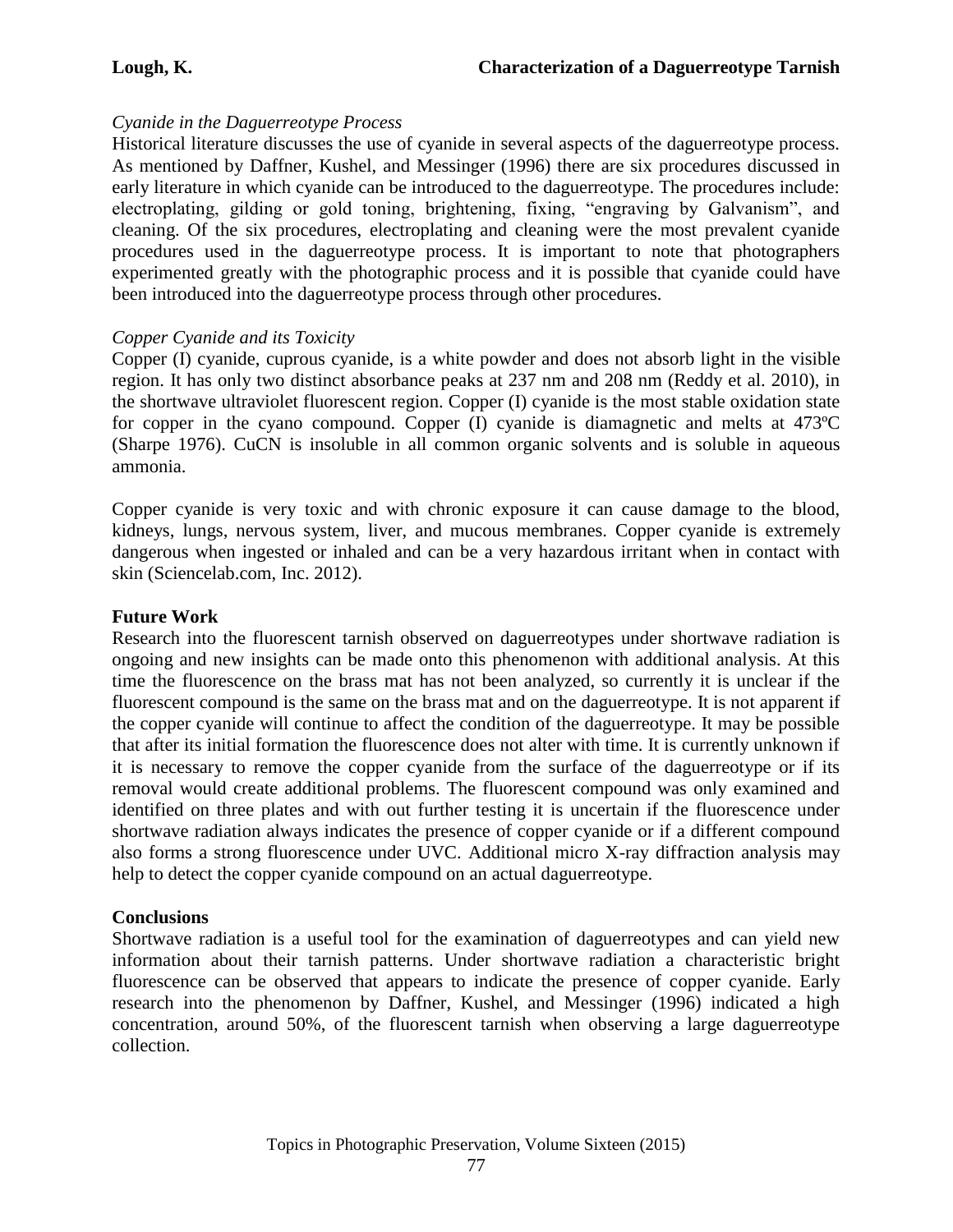Dispersive Raman spectroscopy indicated a clear presence of copper cyanide in the areas of fluorescence on the front and back of two daguerreotypes. The characteristic peak at  $2172 \text{ cm}^{-1}$ for copper cyanide was observed. The presence of copper cyanide in the fluorescence was confirmed with scanning electron microscopy. The analysis indicated an increase in copper, carbon, and nitrogen in the area of fluorescence. Copper, carbon and nitrogen are the elemental components of copper cyanide and their presence helps to confirm the Raman data. X-ray diffraction was collected on a test plate and on a daguerreotype. Powder X-ray diffraction was able to indicate the presence of copper cyanide on the test plate but was not sensitive enough to detect its presence on the daguerreotype.

Shortwave ultraviolet radiation is a powerful tool and its proper use is crucial in ensuring the safety of the object and the examiner. Shortwave radiation cannot penetrate glass therefore daguerreotypes observed under UVC will have to be removed from their packages. Bare plate daguerreotypes are extremely fragile and require extra care when handled. Gloves should always be worn when handling bare plate daguerreotypes not only for the objects safety but for the examiner as well.

After the initial discovery of the fluorescent tarnish in 1996 there has been few advancements into understanding and characterizing the fluorescent compound. From this research a few new developments were made to aid in the understanding of the nature of the compound. It is hopeful that research into this phenomenon can continue and provide a greater understanding of the first commercially successful photography process.

#### **Acknowledgements**

This research was conducted while the author was a student in the Department of Art Conservation, Buffalo State College. The research would not have been possible without the generous support of my supervising professor, Aaron Shugar. The SEM analysis was completed by Dale Newbury, NIST Fellow, and Nicholas Ritchie, at the National Institute of Standards and Technology. The X-ray diffraction analysis was carried out by Biswajit Sarkar at the South Campus Instrument Center, University at Buffalo, State University of New York. The author would like to thank Daguerreotypist Rob McElroy for his generous donation of daguerreotype plates to use in the construction of mock-ups. The author would also like to thank Patrick Ravines, director, Buffalo State College Art Conservation Department, for his donation of a copper plate to use in the construction of mock-ups. A special thanks is expressed to Jiuan Jiuan Chen for her suggestion to continue this research and for use of her daguerreotype collection.

#### **References**

- Barger, M.S., A.P. Giri, W.B. White and T.M. Edmondson. 1986. "Cleaning Daguerreotypes." *Studies in Conservation* 31(1): 15-28.
- Barger, M.S., and W.B. White. 1991. *The Daguerreotype Nineteenth-Century Technology and Modern Science*. Washington, D.C.: Smithsonian Institution Press.
- Bright, D. 2012. Lispix: An Image Processing and Analysis Tool for the PC. [http://www.nist.gov/lispix/doc/contents.htm.](http://www.nist.gov/lispix/doc/contents.htm) (accessed 11/13/12)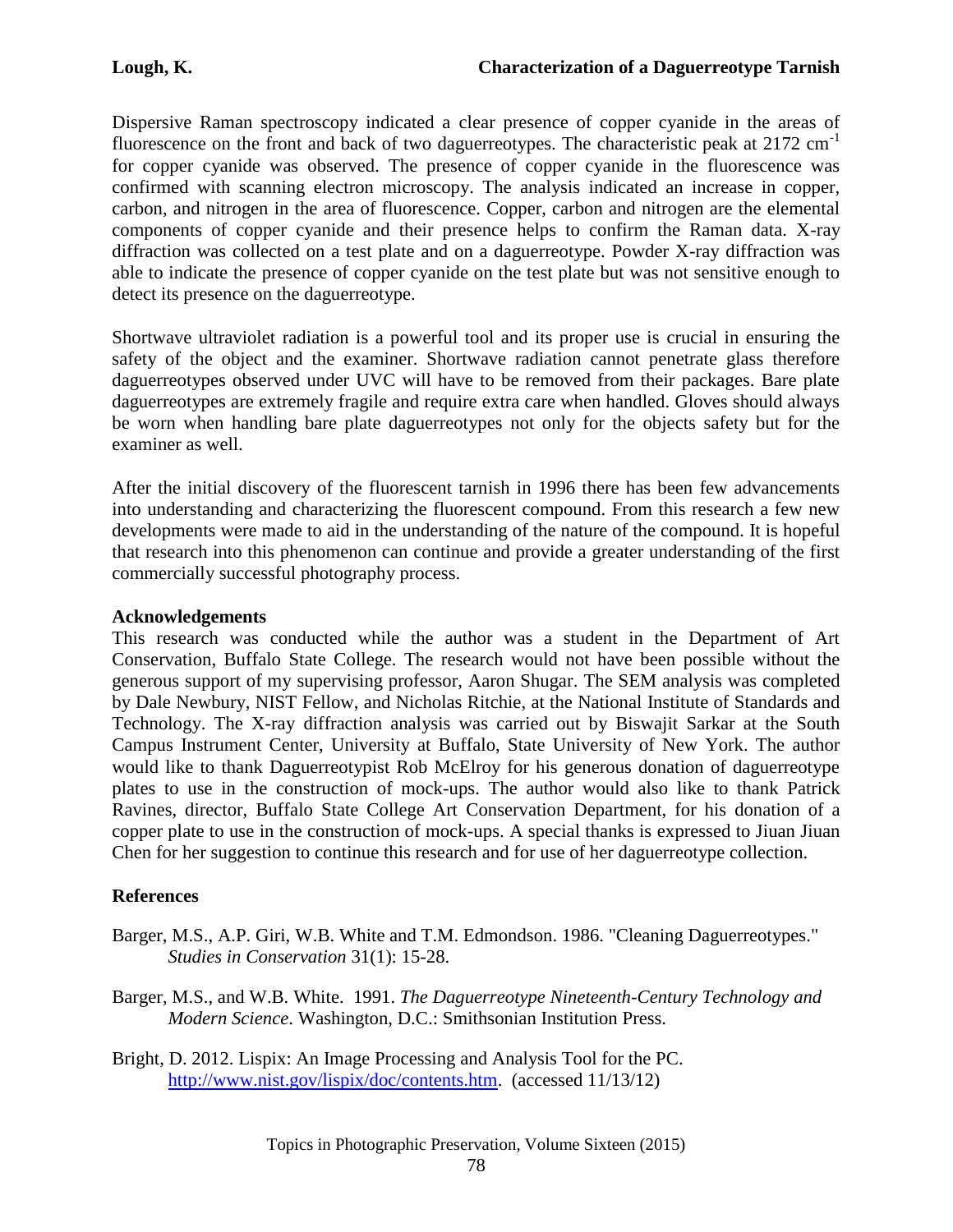- Centeno S.A., T. Meller, N. Kennedy and M. Wypyski. 2008. "The Daguerreotype Surface as a SERS Substrate: Characterization of Image Deterioration in Plates from the 19th Century Studio of Southworth & Hawes." *Journal of Raman Spectroscopy* 39: 914-921.
- Chen, J.J. 2003. A Photodocumentation Method: Taking the Negative Image of a Daguerreotype.
- Daffner, L.A., D. Kushel, and J.M. Messinger II. 1996. "Investigation of a Surface Tarnish Found on 19th-Century Daguerreotypes." *Journal of the American Institute for Conservation* 35(1): 9-21.
- El-Hinnawi, M.A., Lyle Peter and B. Meyer. 1985. "Raman Spectra of Copper(I), Silver(I), and Gold(I) Cyanides in Aqueous Solutions of Sodium Thiosulphate." *Journal of Raman Spectroscopy* 16 (4): 272-279.
- Field, R.K. 1958. "Cleaning of Daguerreotypes." In *Readings in Conservation: Issues in the Conservation of Photographs*, edited by D.H. Norris and J.J. Gutierrez, 242-244. Los Angeles: The Getty Conservation Institute. Original edition, Ruth K. Field, personal correspondence to Daniel W. Jones, October 25, 1958.
- Grocholl, L., J. Wang, E.G. Gillian. 2003. "Synthesis of Sub-micron Silver and Silver Sulfide Particles via Solvothermal Silver azide decomposition." *Materials Research Bulletin* 38 (2): 213-220.
- Lukey, G.C., J.S.J. van Deventer, S.T. Huntington, R.L. Chowdhury, D.C. Shallcross. 1999. "Raman Study on the Speciation of Copper Cyanide Complexes in Highly Saline Solutions." *Hydrometallurgy* 53: 233-244.
- Newbury, D.E. and D.S. Bright. 1999. "Logarithmic 3-Band Color Encoding: Robust Method for Display and Comparison of Compositional Maps in Electron Probe X-ray Microanalysis." *Microscopy and Microanalysis* 5: 333-343.
- Reckeweg, O., C. Lind, A. Simon, F.J. Disalvo, and Z. Naturforsch. 2012. ICSD Pattern copper (I) cyanide.
- Reddy, C.V.G., F. Yan, Y. Zhang, and T. Vo-Dinh. 2010. "A Highly Sensitive Raman Method for Selective Cyanide Detection Based on Evaporated Cuprous Iodide Substrate." *The Royal Society of Chemistry: Analytical Methods* no. 2:458-460.
- Sciencelab.com, Inc. 2012. Material Safety Data Sheet, Cuprous cyanide MSDS. Houston, Texas.
- Sharpe, A.G. 1976. *The Chemistry of Cyano Complexes of the Transition Metals*. London: Academic Press INC.
- Tragni, C.B. 2005. *The Use of Ultraviolet-Induced Visible Fluorescence for Examination of Photographs*, Advanced Residency Program in Photograph Conservation, George Eastman House International Museum of Photography and Film and Image Permanence Institute, Rochester Institute of Technology.

Topics in Photographic Preservation, Volume Sixteen (2015)